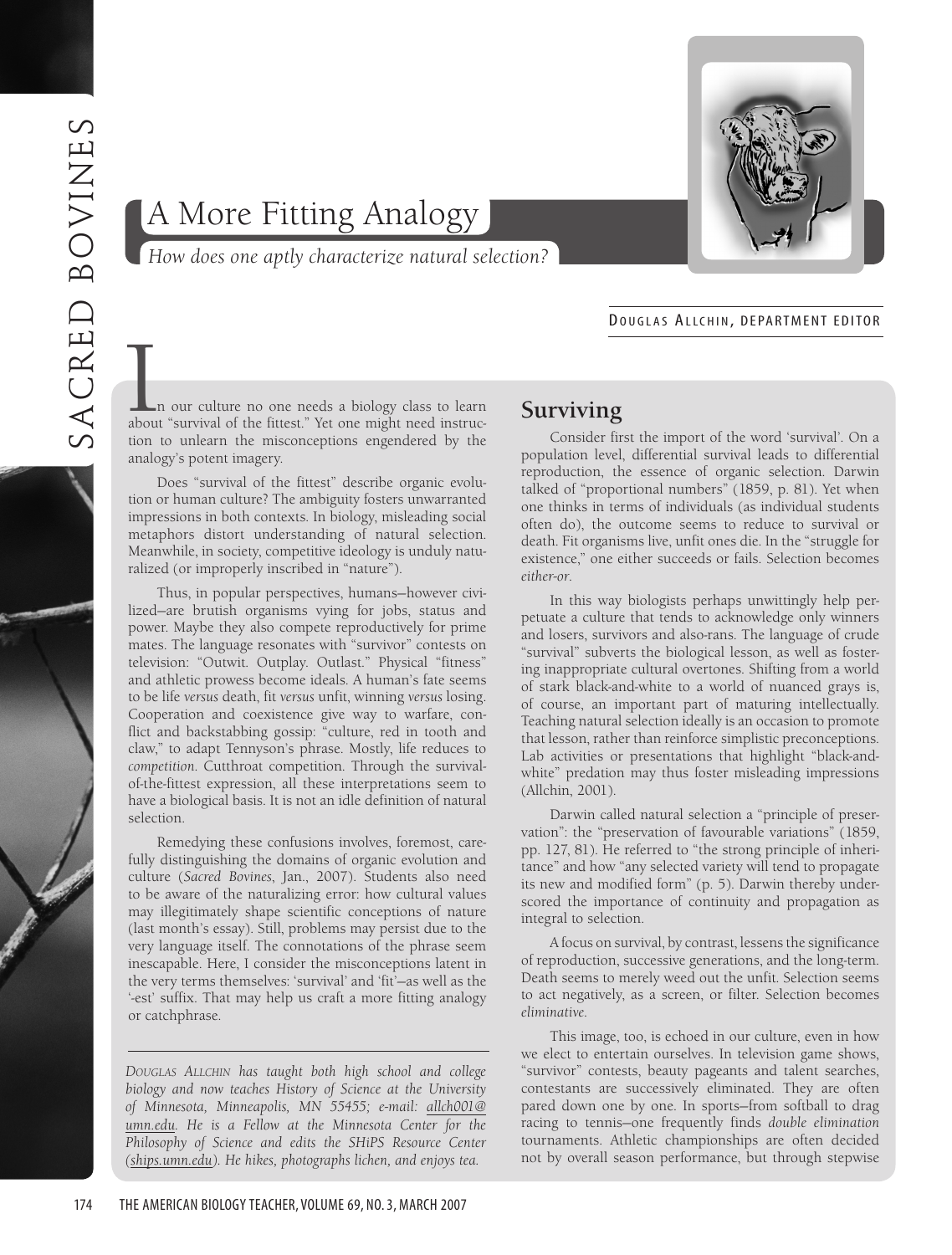reduction in end-of-season play. Why do we choose to enjoy ourselves this way? Why do all use an eliminative framework?

With a primary focus on survival and elimination, it is hard to appreciate how natural selection can be creative, or generative. A focus on reproduction, by contrast, underscores the iterative process. Fitter variants proliferate. Adaptive organisms flourish. Selection leads to expansion, even without reduction. Favorable traits, once preserved, can accumulate. New forms can emerge. Highlighting amplification instead of elimination changes the whole image of the process. Creation replaces destruction. Diversification replaces extinction. Growth and development replace death. One might characterize natural selection more positively, then, as differential *amplification*: "the fecundity of the fittest," or "the flourishing of the fit."

## **Being Fit**

Consider next how students commonly perceive fitness, or being "fit." In nineteenth-century England, fitness already had a non-biological meaning: appropriateness, or "answering the purpose." Today still we might say "an event fit for the occasion" or "a fitting analogy." —Like well fitting gloves or jeans? Darwin's contemporaries would have easily understood the new biological meaning: an organism as well suited to its natural environment. Darwin invited his readers to note:

*how infinitely complex and close-fitting are the mutual relations of all organic beings to each other and to their physical conditions of life* (1859, p. 80).

Organisms adapt *to* something. Natural selection occurs *with respect to a local environment*. Fitness develops meaning only *in context*.

Since Darwin's time, the meaning of fitness outside biology has shifted. One significant development (especially in America) was the physical fitness movement and the introduction of physical education into schools. Now, athletics permeate school culture and designer fashions, business networking, perceptions of college prestige and international Olympic stature. Sports earn their own section in daily newspapers and exclusive channels on television. Our culture today regards fitness primarily as *physical* fitness. —And how esteemed it is! Advantage seems to depend on being stronger, fleeter, hardier, more agile. Selection seems primarily *athletic*.

Darwin himself referred to the "struggle for existence" and the "battle for life," sometimes even drawing on militaristic metaphors (such as defense, shields, attacks, or the "war" of nature). Yet such expressions were also balanced by other images. For example, after describing the swiftest and slimmest wolves as best able to capture prey, Darwin discussed nectarladen flowers as best able to attract insect pollinators. Nectargathering insects, likewise, benefitted from "curvature or length of the probiscis" (1859, pp. 90-95). Darwin's finches, of course, provide a classic example, modestly based on foraging, not fighting. Fitness is based on functional context. The challenge for teachers is to use examples that students cannot reinterpret as physical contests for individual survival. Ideally, one frames fitness in terms of efficient foraging or resource use, say, rather than athletic ability.

Athletic images of fitness also further confound understanding of the reproductive dimension of natural selection and sexual selection. Of course, one may easily succumb to a caricature of athletes flexing muscles for sexual stature among prospective

mates. Darwin himself described how cocks used their spurs in competing for females. Yet he subsequently cited examples "of a more peaceful character": birds that secured mates by being "the most melodious or beautiful" (pp. 88-89). How different natural selection seems when exemplified by warblers, orioles, toucans or birds of paradise, rather than lions and tigers and bears! In *Descent of Man*, Darwin described at length the role of gaudy plumage, insect calls, and showy antlers in attracting mates. Other traits enhance reproductive success, as well, such as largeyolked eggs, internal fertilization, internal development, nesting, and feeding and teaching offspring. Is it beyond our ability to make the generation and nurturing of offspring as dramatic or apparently compelling as the athletic competition of the World Series or NASCAR racing?

Fortunately for biology teachers, an opportunity for teaching basic natural selection lies close at hand. All the essential concepts are exhibited in how our bodies respond to infection. First, a repertoire of specific immune cells provides *blind variation*. Second, an antigen provides the "*environment*." *Fit* immunoglobulins are those that literally "fit" the antigen. Variant and environment are complementary. Consequently, the well adapted cells *proliferate*. The potential to recognize the pathogen is *amplified*. Clonal selection is thus a valuable tool for teaching the mechanism of natural selection without engaging all the cultural imagery (and politics) of evolution.

A biological focus on resources and preservation, rather than athletic or militaristic traits, begins to indicate an alternative characterization. A modern echo of the old term "fit" would be "apt." How fortunate, perhaps, that "apt" is the very root of adaptation and adapted.

#### **Being the "–Est"**

Consider, finally, what at first may hardly seem worth the notice: the "-est" in "fittest." The superlative suffix, far from being insignificant, accentuates the comparison between organisms. "Fit" alone no longer suffices. One must be *more* fit. Selection becomes fundamentally *competitive*. One must also be more fit than any other. One must be the *most* fit. Selection becomes *winner-take-all*. With such apparently high stakes, no wonder perhaps that selection also seems primarily *antagonistic*.

Competition surely featured in Darwin's own conception of natural selection. Darwin, like many others at the time, saw nature as luxuriant and full. New species, he imagined, would have to "wedge" their way in among those already filling available habitats and using available resources (1859, pp. 67, 110). Darwin also applied a Malthusian perspective about society to biology: scarcities would lead to a "struggle for existence." Indeed, Victorian culture viewed both culture and nature as fundamentally harsh. Envision Charles Dickens' London: poverty, slums, child labor and grim working conditions. Part of Darwin's triumph was to conceive how even from Malthusianlike conditions in nature, adaptive design might nevertheless develop. "From the war of nature, from famine and death," he rhapsodized in his conclusion, "... endless forms most beautiful and most wonderful have been, and are being, evolved" (p. 490). Darwin adopted, yet also grandly transformed the competitive views of his culture.

Our culture is not Darwin's. Yet competitive rhetoric still reigns. For example, nations, cities and businesses strive for "economic competitiveness": an abstract ability to compete seems to upstage the goal of ultimate economic sustainability